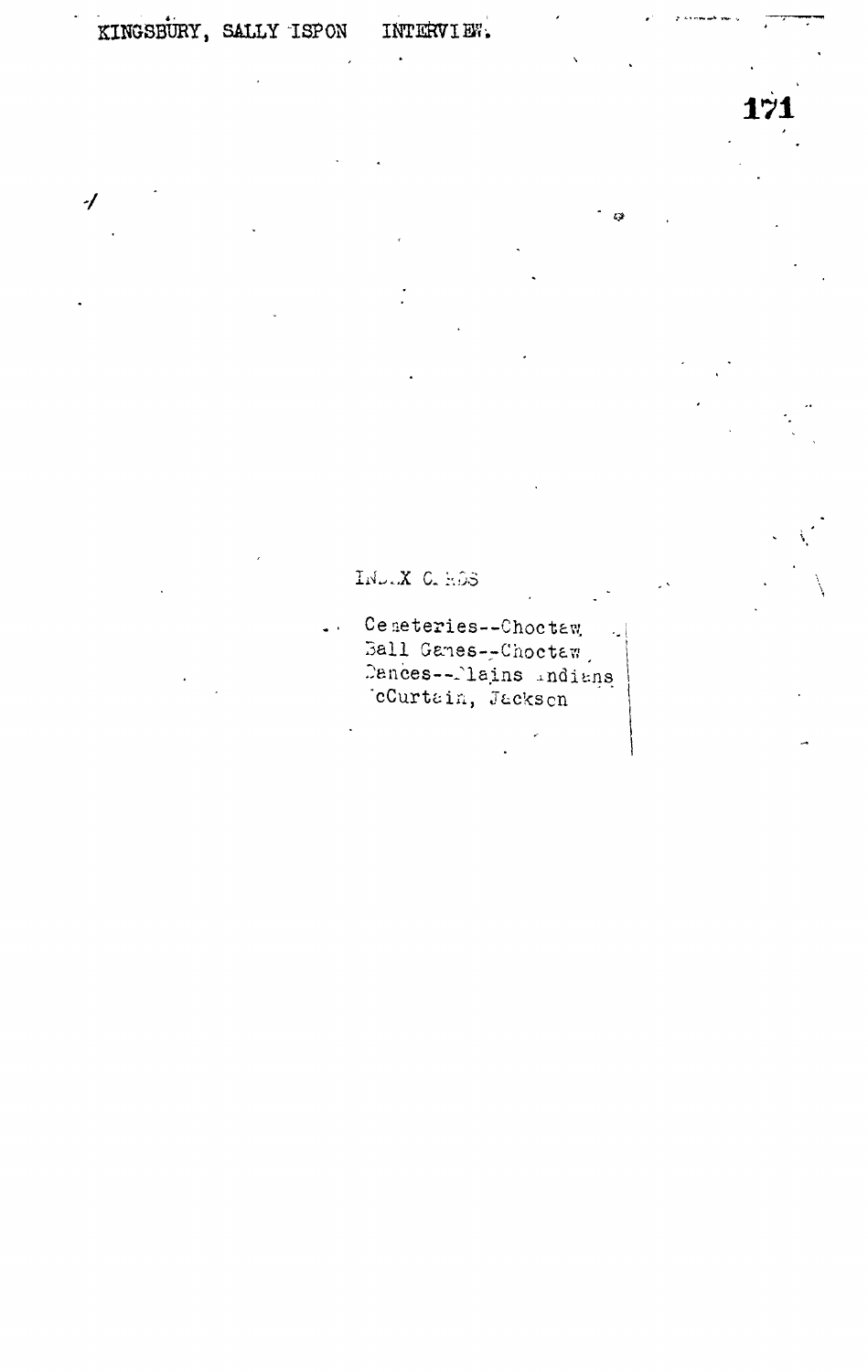$\mathbb{Z}$  ,  $\mathbb{Z}$  ,  $\mathbb{Z}$  ,  $\mathbb{Z}$  ,  $\mathbb{Z}$  ,  $\mathbb{Z}$  ,  $\mathbb{Z}$  ,  $\mathbb{Z}$  ,  $\mathbb{Z}$  ,  $\mathbb{Z}$  ,  $\mathbb{Z}$  ,  $\mathbb{Z}$  ,  $\mathbb{Z}$  ,  $\mathbb{Z}$  ,  $\mathbb{Z}$  ,  $\mathbb{Z}$  ,  $\mathbb{Z}$  ,  $\mathbb{Z}$  ,  $\mathbb{Z}$  ,  $\mathbb{Z}$  , KPJSBURY,, SALLY ISPOft . INTERVIEW.

5194

Interview witfi Mrs, Sally Ispon Kingsberry By Grace W. Smith, Field worker). March 2, 1937 at Tishomingo, Oklahoma.

Lrs. Aingsberry was born at Paris, Texas, December 14, 1872. Her parents, Mr. and Mrs. Ispon, moved to what is now Oklahoma one month after her birth. Her husband was George Bradford Kingsberry, Indian, whose father was white and mother was Indian. He was a descendant of "aptain "harles radford Kingsberry and of Jovernor Bradford of Massachusetts, whose forefathers came over on the Layflower. Ir. Jeorge  $k$ ingsberry died four years ago and is ouried in ceme-, tery at' Tishomingo, Oklahoma.

#### McOOY KILL

McToy Hill is located six miles southeast of Ft. eshita, This is the old burial round of the Indians, some twelve generations being buried there. Three of the McCoy brothers were killed within ten miles of each other in 1873, and are buried at McCoy Hill. She stated that two white men were buried there but did not know who they were and so the Indians buried them there. These brothers were the uncles of  $\ddot{r}$  and  $\ddot{r}$  are these areas in the state  $\ddot{r}$ George Bradford Kingsberry.

**172**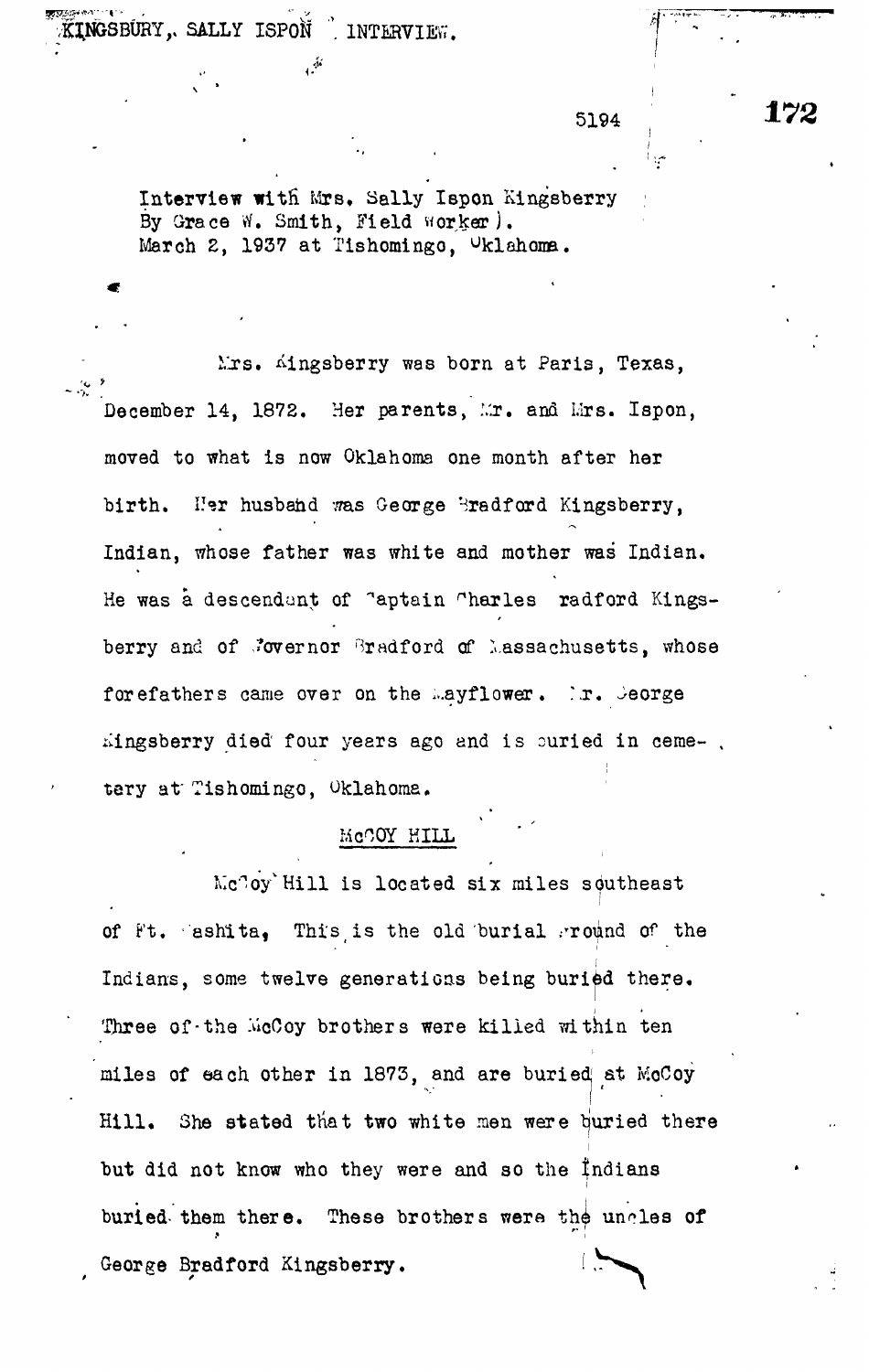**p. 2**

**173**

#### **BALL GAMES**

Mrs. Klngsberry said she had lived in Indian Territory or what is now Oklahoma all of her life. She reoalls when she was a child seeing the fullblood Indians play ball. The ball game was a great sport with the Indians and they would gather from distant places to take part in these games, sometimes bringing their camping outfits and food supplies and staying for a week or more. The games usually lasted all day. They would line up some twenty on a side facing each other. Their dress for the game consisted of nothing but breeah, t air bodies bare of shirts or other clothing. The ball was laid 6n the ground and-each had a long stick which looked similiar to hickory sticks with bracket on the end something like a tennis racket, this racket was laced with buckskin. To be off with the game, the first one rolled the ball or knocked it off the ground the next one hit it, if they missed the ball one would' crack the man on the head. She recalls that sometimes the players would be bloody and scratched from these games. They would bet their shirts or the last thing they had on these games. She recalls that the first game she saw was in 1878 and played on what is the court house lawn now.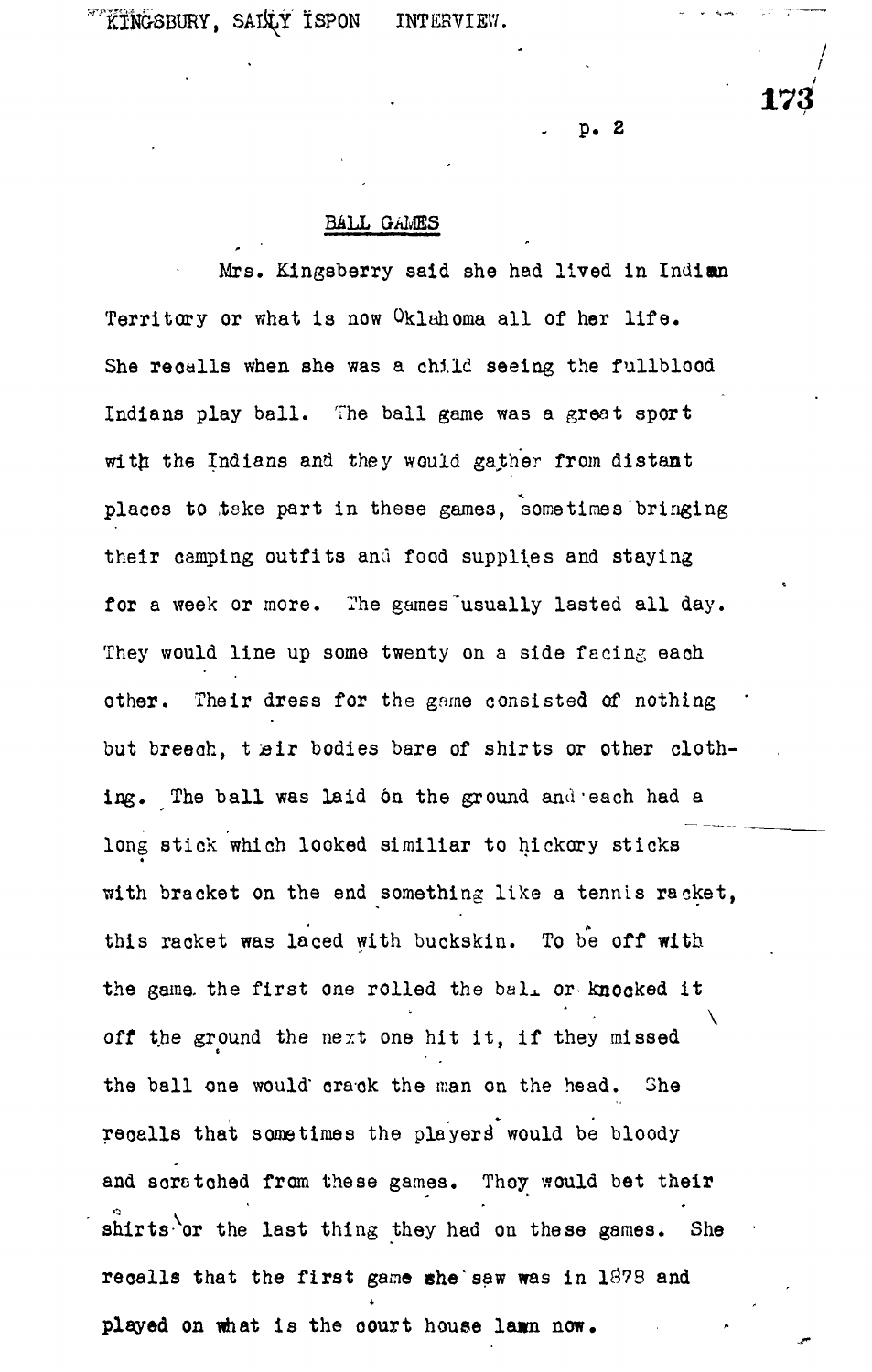KINGSBURY, SALLY'ISPON INTERVIEW.

p . 3

**174**

### WILD INDIANS

Mrs. Kingaberry remembers that, when she was a child living at Pauls Valley, Oklahoma, that a wild Indian appeared at their door. She with the other children were afraid and they hid under the bed. The Indian stood at the door and would point to his mouth and then to his stomach. Of course, the children in their fright did not know what he wanted · so the Indian entered the house, went to the kitchen, and got the butcher knife. This soared the children for they really thought he was going to cut them to pieces. They watched him as he walked over to a slab **i** of meat that was hanging up, cut him a piece and then walked out of the house. She remarked today if they had not been so frightened they would have known he was hungry and was asking for something to eat.

### WILD INDIAN DANCE

Mrs. Kingsberry remembers hearing her father tell of this incident of the Indian Dance in 1872. The Indians, sometimes numbering two hundred would gather in a secluded place in the woods. They would' kill a beef, cut the heart and liver out of it. The liver would be cut into small pieces and dipped in a fluid and each person would be given a piece.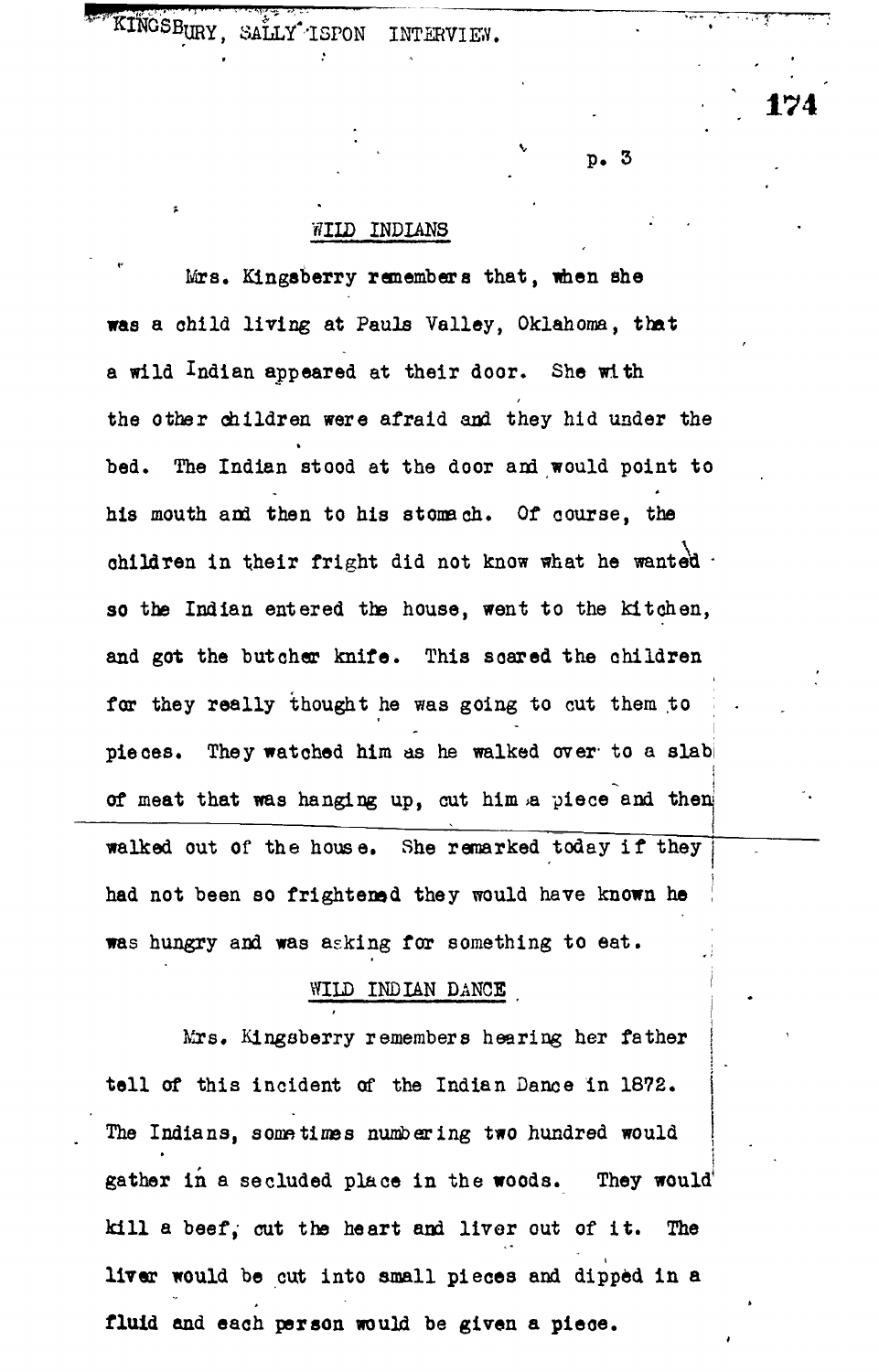KINGONUHY, SALLY ISPON INTERVI

**7**

p,

**175**

They would eat this raw.. The heart would be hung in a tree and then the dance would begin. The first person to touch this heart twice would be ruled the next chief of the tribe.

This tribe of people were wild and the government was doing all possible to do to civilize this tribe and it would be an offense and severe punishkent for any white man or outsider to be caught spying on these Indians at their dance.

On one occasion Mrs. Kingsberry's father, .r. Ispon, and a few friends out of curiosity were hid behind some trees ana shrubbery watching the dance when one of the Indians spied a white man looking on. Of course, this excited the Indians and it appeared there would be trouble. The government official got to these onlookers and was going to send them to the penitentiary but Urs. Kingsberry's father plead his cause, said that he was just watching the Indians out of curiosity and did not mean to molest them. The other man with kr. Ispon was snatched away ani sentenced to twentyfive years in the penitentiary for. this offense.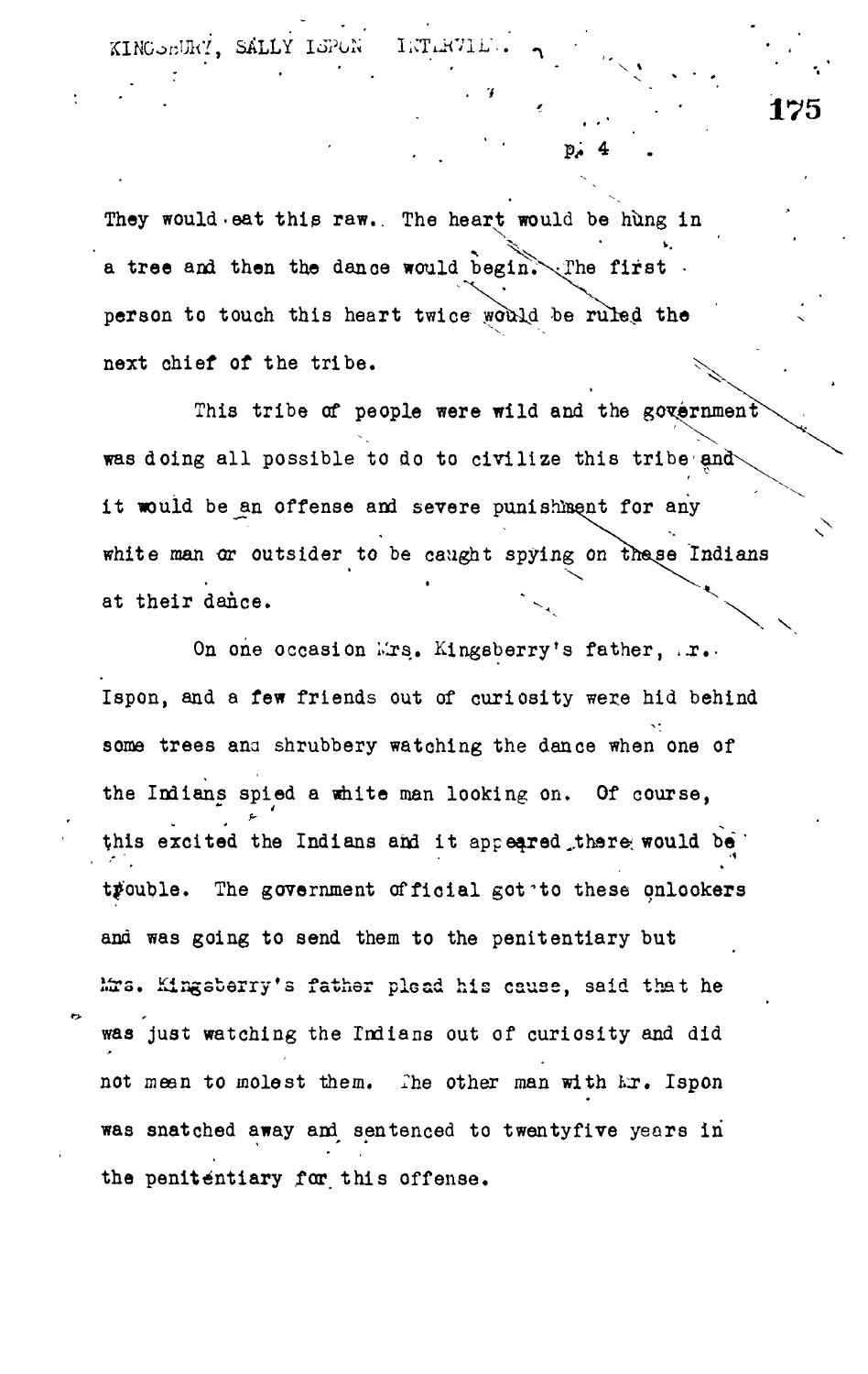# $K$ INGSBURY, JALLY ISPON

P.5

**176**

## INCIDENTS OF GOVEPNOR JACK MCCURTAIN

This narrative was told to me by *irs.* Kingsberry and she recalls her father telling of the things that happened while he was working for Governor : oCurtain.

Governor McCurtain drove to town and bought him a saddle—gave one hundred dollars for it . He took the saddle home and put it on his wife's new sewing machine, *\* •* got in the saddle and tore the machine all to pieces trying to ride it .

One day Governor McCurtain went to town and bought him a watch--paid one hundred and fifty dollars for the watch. .ihile tiding home, the watch was knocked against the saddle horm and stopped ticking, The Governor stopped his horse and got down to see why the watch stopped, ticking; he tore all of the workings out of the watch and could not see anything wrong with it; then he put all the screws and wheels back, took the watch home to his wife, showed her what he bought and .explained that he took everything out of its belly but could not find what was wrong with the watch. AN QL) CAP AND BALL RIFTS

This rifle was presented to Governor Jack Mc-Curtain's grandfather by the President of the United States for valor of service to the United States. This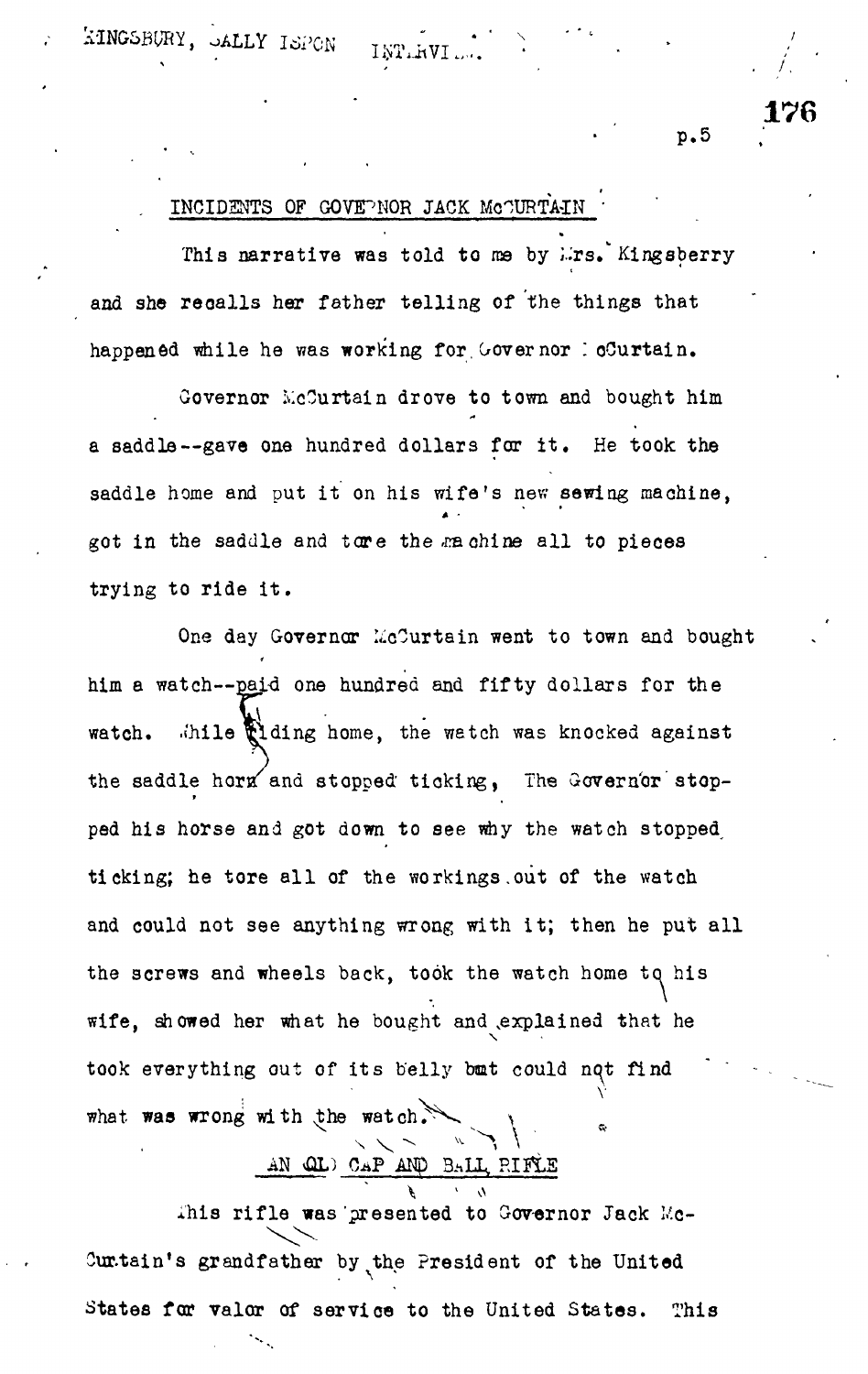p . 6

**• .***-.* **v**

rifl e is seven feet long or higher,.;than a man's he^d and . is of historical value I am told;

governor McOurtain and lirs^I.ingsberry's father, *itx.* Ispon, went hunting in the mountains to kil l deer. The Governor killed a deef with the rifl e but turning  $\mathcal{L}$ a sharp corner fell and bent the barreir  $\sim$  $t^*$  the rifl e was no good and  $\epsilon$ for one dollar. Later '..r. Ispon repaired the rifle , and the Governor came to him, offering him one hundred 'dollars for the rifle .

The last trace that *kxs.* Kingsberry has of this rifle is that it was shown at a fair at Gardanville, .Zex'is. She made mention some person interested in historical relics told her she would give her one hundred dollars to trace this rifle. This person is dead now, she tells me.

I interviewed Ars. Aingsberry on arch 2, 1937 and found her a very interesting person to talk to. She is living close to Tishomingo, Oklahoma op highway 22 running a filling station. Her husband "George Bradford Mngsberry, died four years ago. Her daughters, Minnie and Mamie Kingsberry died during flu epidemic in 1918. Her son, Robert Kingsberry, is living in Tishomingo now.